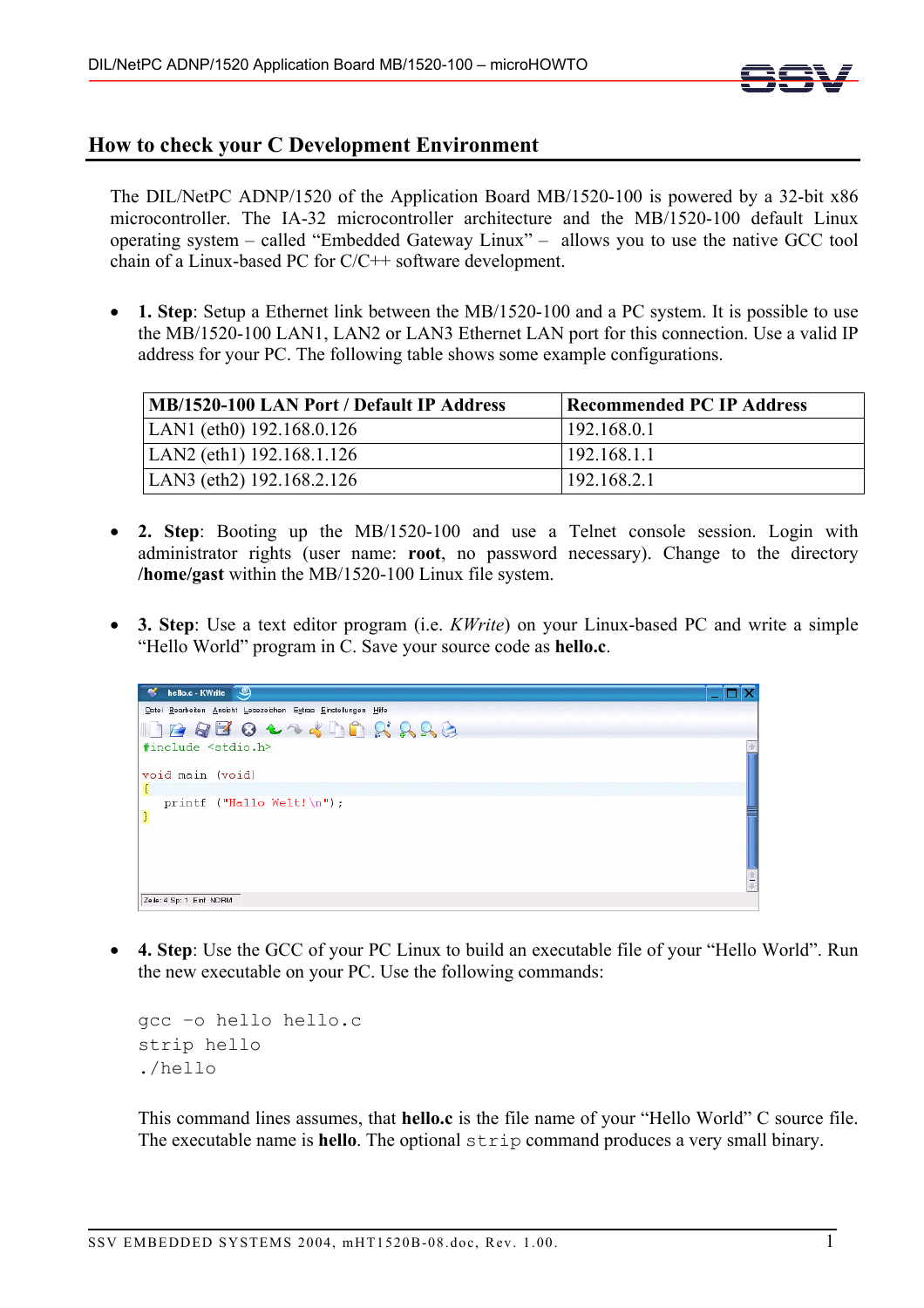

| Sitzung Bearbeiten Ansicht Lesezeichen Einstellungen Hilfe<br>hello.c: In function `main':<br>$\parallel$ hello.c:4: warning: return type of `main' is not `int'<br>linux:/home/KDW/HalloWelt # ls -al<br>  total 16<br>2 root<br>96 Aug 17 07:31 .<br>  drwxr-xr-x<br>root<br>80 Aug 17 07:15<br>  drwxr-xr-x   3 root<br>root<br>11066 Aug 17 07:31 hello<br>-rwxr-xr-x   1 root<br>root<br>70 Aug 17 07:21 hello.c<br>1 root<br>root<br>l-ru-r--r--<br>linux:/home/KDW/HalloWelt # strip hello<br>linux:/home/KDW/HalloWelt # ls -al<br>  total 8<br>2 root<br>$96$ Aug 17 07:31.<br>  drwxr-xr-x<br>root<br>80 Aug 17 07:15<br>  drwxr-xr-x   3 root<br>root<br>2900 Aug 17 07:31 hello<br>-rwxr-xr-x   1 root<br>root<br>70 Aug 17 07:21 hello.c<br>1 root<br>root<br>l-ru-r--r--<br>linux:/home/KDW/HalloWelt # ./hello<br>Hallo Welt!<br>linux:/home/KDW/HalloWelt # ■ | Befehlsfenster - Konsole <2> |  |  |  |               |
|-------------------------------------------------------------------------------------------------------------------------------------------------------------------------------------------------------------------------------------------------------------------------------------------------------------------------------------------------------------------------------------------------------------------------------------------------------------------------------------------------------------------------------------------------------------------------------------------------------------------------------------------------------------------------------------------------------------------------------------------------------------------------------------------------------------------------------------------------------------------------------|------------------------------|--|--|--|---------------|
|                                                                                                                                                                                                                                                                                                                                                                                                                                                                                                                                                                                                                                                                                                                                                                                                                                                                               |                              |  |  |  |               |
|                                                                                                                                                                                                                                                                                                                                                                                                                                                                                                                                                                                                                                                                                                                                                                                                                                                                               |                              |  |  |  |               |
|                                                                                                                                                                                                                                                                                                                                                                                                                                                                                                                                                                                                                                                                                                                                                                                                                                                                               |                              |  |  |  |               |
|                                                                                                                                                                                                                                                                                                                                                                                                                                                                                                                                                                                                                                                                                                                                                                                                                                                                               |                              |  |  |  |               |
|                                                                                                                                                                                                                                                                                                                                                                                                                                                                                                                                                                                                                                                                                                                                                                                                                                                                               |                              |  |  |  |               |
|                                                                                                                                                                                                                                                                                                                                                                                                                                                                                                                                                                                                                                                                                                                                                                                                                                                                               |                              |  |  |  |               |
|                                                                                                                                                                                                                                                                                                                                                                                                                                                                                                                                                                                                                                                                                                                                                                                                                                                                               |                              |  |  |  |               |
|                                                                                                                                                                                                                                                                                                                                                                                                                                                                                                                                                                                                                                                                                                                                                                                                                                                                               |                              |  |  |  |               |
|                                                                                                                                                                                                                                                                                                                                                                                                                                                                                                                                                                                                                                                                                                                                                                                                                                                                               |                              |  |  |  |               |
|                                                                                                                                                                                                                                                                                                                                                                                                                                                                                                                                                                                                                                                                                                                                                                                                                                                                               |                              |  |  |  |               |
|                                                                                                                                                                                                                                                                                                                                                                                                                                                                                                                                                                                                                                                                                                                                                                                                                                                                               |                              |  |  |  |               |
|                                                                                                                                                                                                                                                                                                                                                                                                                                                                                                                                                                                                                                                                                                                                                                                                                                                                               |                              |  |  |  |               |
|                                                                                                                                                                                                                                                                                                                                                                                                                                                                                                                                                                                                                                                                                                                                                                                                                                                                               |                              |  |  |  |               |
|                                                                                                                                                                                                                                                                                                                                                                                                                                                                                                                                                                                                                                                                                                                                                                                                                                                                               |                              |  |  |  |               |
|                                                                                                                                                                                                                                                                                                                                                                                                                                                                                                                                                                                                                                                                                                                                                                                                                                                                               |                              |  |  |  |               |
|                                                                                                                                                                                                                                                                                                                                                                                                                                                                                                                                                                                                                                                                                                                                                                                                                                                                               |                              |  |  |  |               |
|                                                                                                                                                                                                                                                                                                                                                                                                                                                                                                                                                                                                                                                                                                                                                                                                                                                                               |                              |  |  |  |               |
|                                                                                                                                                                                                                                                                                                                                                                                                                                                                                                                                                                                                                                                                                                                                                                                                                                                                               |                              |  |  |  |               |
|                                                                                                                                                                                                                                                                                                                                                                                                                                                                                                                                                                                                                                                                                                                                                                                                                                                                               |                              |  |  |  | $\frac{1}{4}$ |
|                                                                                                                                                                                                                                                                                                                                                                                                                                                                                                                                                                                                                                                                                                                                                                                                                                                                               |                              |  |  |  |               |

• **5. Step**: Transfer the executable with the help of a FTP session from the PC to the MB/1520- 100. If you use a Linux distribution (i.e. a *SuSE* PC Linux) with *KDE* on your PC, it is possible to use the file manager *Konqueror* for this task.

|                                                              | file:/home/KDW/HalloWelt - Konqueror                                              |                                                     |                |                   |                                                               |                            |                                                                                    |                           |                     |   |
|--------------------------------------------------------------|-----------------------------------------------------------------------------------|-----------------------------------------------------|----------------|-------------------|---------------------------------------------------------------|----------------------------|------------------------------------------------------------------------------------|---------------------------|---------------------|---|
|                                                              | Dokument Bearbeiten Ansicht Gehezu Lesezeichen Extras Einstellungen Fenster Hilfe |                                                     |                |                   |                                                               |                            |                                                                                    |                           |                     |   |
| $\bf{D}$<br>$\left( \leftarrow \right)$<br>$\left( -\right)$ | $\mathbf{C}$<br>$\omega$<br>п                                                     | <b>DASA</b>                                         |                | m                 | $\pm$                                                         |                            |                                                                                    |                           |                     |   |
| Adresse:                                                     | file:/home/KDW/HalloWelt                                                          |                                                     |                |                   |                                                               |                            |                                                                                    | 回<br>$\overline{\bullet}$ |                     |   |
| Name<br>$\overline{\phantom{a}}$                             | Größe<br>Dateityp                                                                 | Geändert                                            |                | Berechtigungen    | Eigentümer                                                    | Gruppe                     | Verknüpfung                                                                        |                           |                     |   |
| €<br>hello                                                   |                                                                                   | 2.8 KB Ausführbare Datei 17.08.2004 07:31 rwxr-xr-x |                |                   | root                                                          | root                       |                                                                                    |                           |                     |   |
| helb.c<br>÷                                                  |                                                                                   | 70 B C-Quellcodedatei 17.08.2004 07:21 nv-r--r--    |                |                   | root                                                          | root                       |                                                                                    |                           |                     |   |
|                                                              |                                                                                   | я                                                   |                |                   | ftp://gast@192.168.1.126/home/gast - Konqueror                | ತಿ                         |                                                                                    |                           |                     | 7 |
|                                                              |                                                                                   |                                                     |                |                   |                                                               |                            | Dokument Bearbeiten Ansicht Gehe zu Lesezeichen Extras Einstellungen Fenster Hilfe |                           |                     |   |
|                                                              |                                                                                   |                                                     | $\rightarrow)$ | $\mathbf{C}$<br>a |                                                               |                            | <b>De RRHEE</b>                                                                    |                           |                     | Q |
|                                                              |                                                                                   |                                                     | Adresse:       |                   | ftp://gast@192.168.1.126/home/gast                            |                            |                                                                                    |                           | 回<br>$\blacksquare$ |   |
|                                                              |                                                                                   | Name v                                              |                | Größe<br>Dateityp | Geändert                                                      |                            | Berechtigungen                                                                     | Eigentümer<br>Gruppe      | Verknüpfung         |   |
|                                                              | 2 Elemente - 2 Dateien (2,9 KB insgesamt) -                                       |                                                     | hello          | 2.8 KB Unbekannt  |                                                               | 17.08.2004 08:29 twxr-xr-x | gast                                                                               | users                     |                     |   |
|                                                              |                                                                                   |                                                     |                |                   | Ein Element - Eine Datei (2,8 KB insgesamt) - 0 Verzeichnisse |                            |                                                                                    |                           |                     |   |

With KDE, just start *Konqueror* two times. Set one *Konqueror* address to the PC directory with the executable **hello**.

For the second *Konqueror* please use the address **ftp://gast@192.168.1.126/home/gast**. With this address, *Konqueror* is working as a FTP client for the MB/1520-100 FTP server. Then move the executable with the help of your mouse from one *Konqueror* window to the other window. This mouse action issues a FTP file transfer.

Please note: The "**192.168.1.126**" within **ftp://gast@192.168.1.126/home/gast** is the IP address of the MB/1520-100. Use another IP address if necessary. The MB/1520-100 FTP user name **gast** require no password.